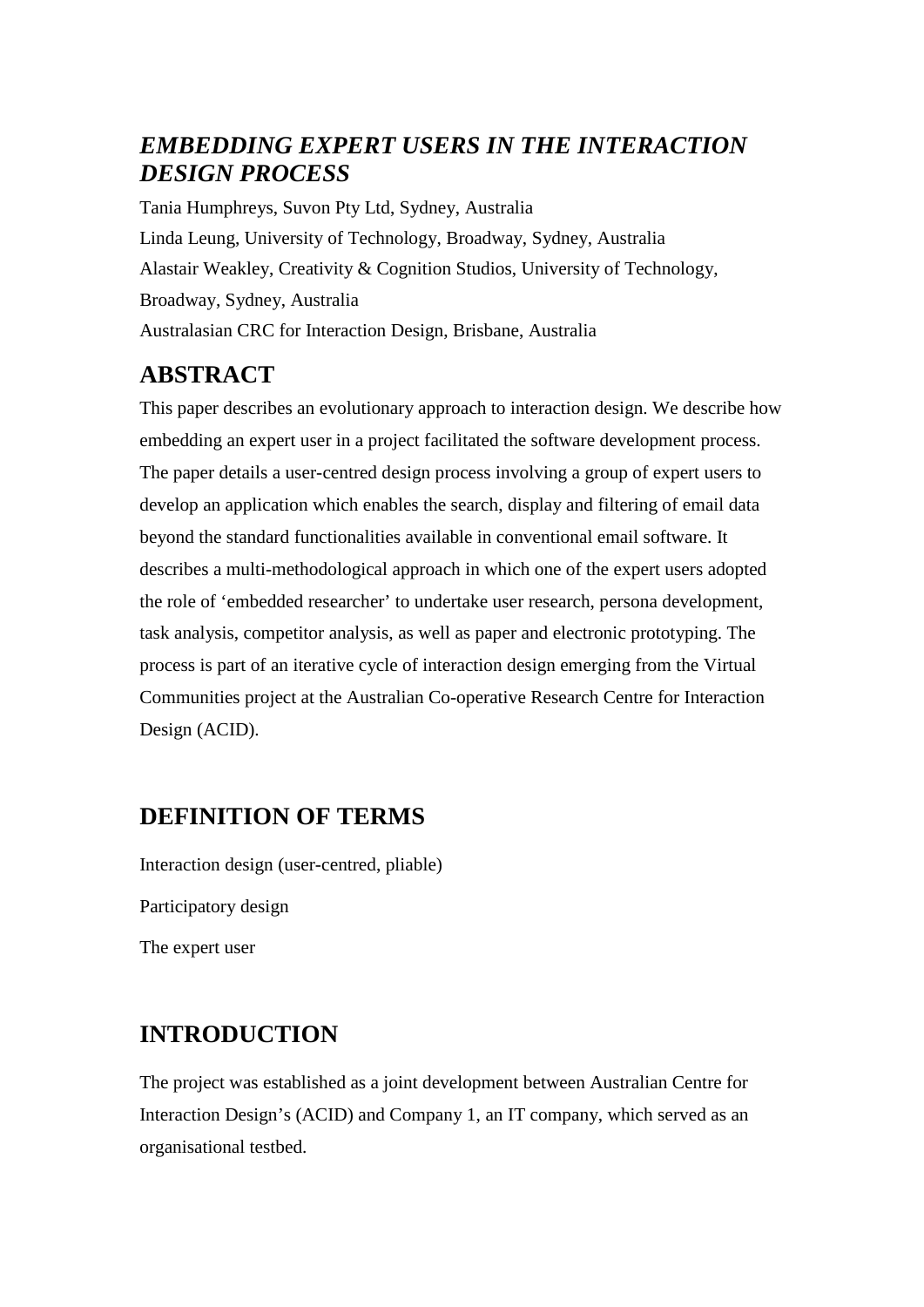The project presented an opportunity to experiment with the interaction design process. How might interaction design be done with a group of highly technical users? Although all directors are very skilled users of computers and designers of technical environments, only one director has knowledge of interaction design issues, having studied interactive media at a postgraduate level. Although Company 1 had agreed to be a testbed environment, the level of participation that could be committed to the project was uncertain at the beginning. Would the organization merely act as the client on the project? Would all directors represent Company 1, and if so, would they all be accessible?

Author 2 is a Chief Investigator on the project, and an experienced IT project manager who teaches interaction design at a university. Author 3 is a Senior Research Associate with expertise in interaction design and software development. At a minimum, Authors 2 and 3 could have designed and built an application that responded to a brief set by Company 1 acting as a client. In this sense, there would have been a collaborative user-centred interaction design process, but it would not have been participatory.

Author 1, the company director with interaction design qualifications volunteered to become the intermediary between the organization and the other two members of the project team, Authors 2 and 3, who work in a university. Her involvement meant that there was user representation in the design process, and easier access to users and information about contexts of use. This enabled the interaction design to be far more user-centric, participatory and collaborative than would otherwise have been possible in a conventional client-designer relationship. This project illustrates the possibilities of having the client in the role of interaction designer working as part of a team with other interaction designers.

## **BACKGROUND**

Company 1 was set up in 2001 when a previous company which had employed all of the directors closed its Sydney office and was going to abandon all the clients that it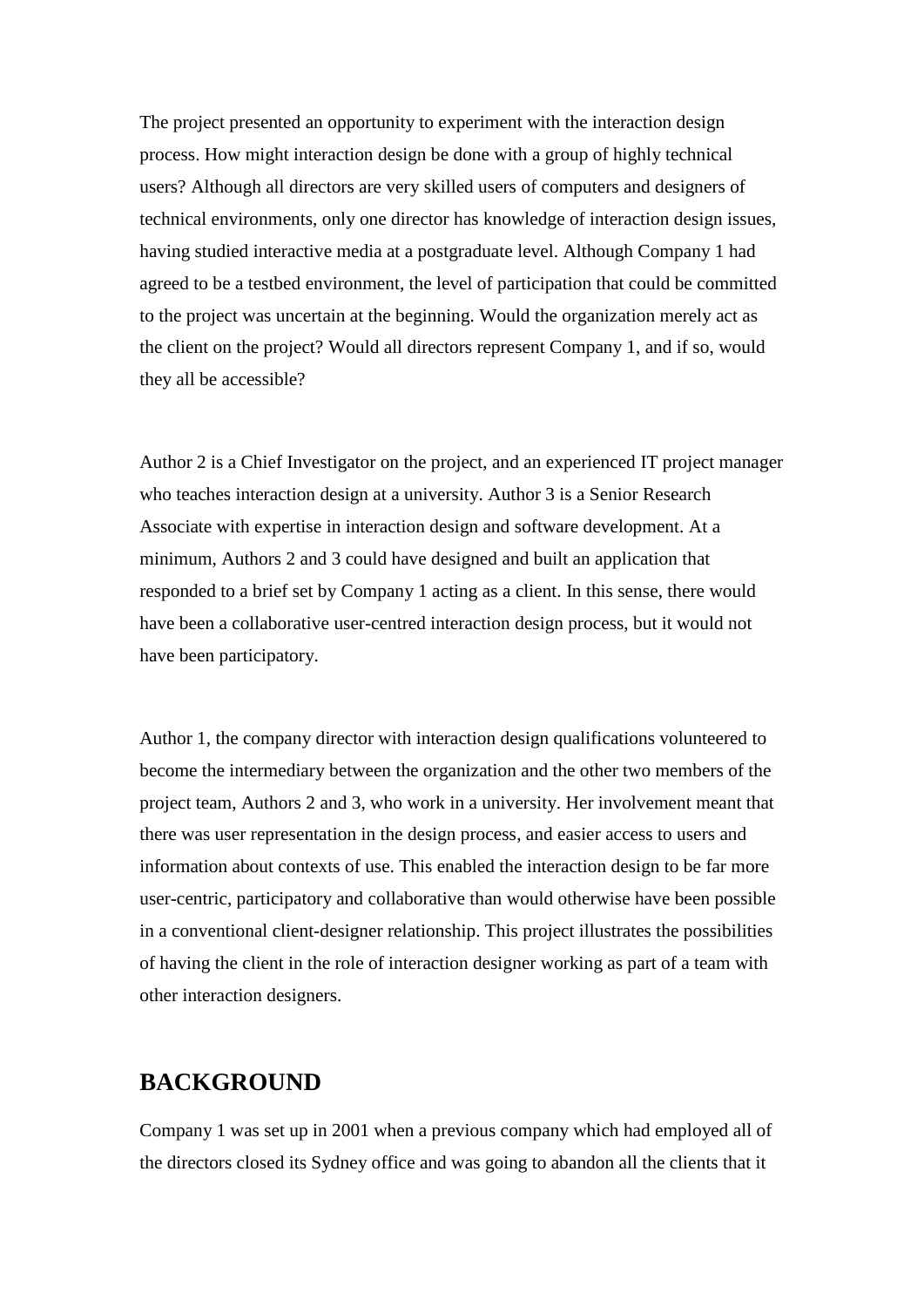had supported locally. Company 1 was established to pick up and fulfil these abandoned contracts. It was envisaged that the company would continue for about 3 years before the clients would move onto other technologies. Over the years, Company 1 continues to be contracted to support many of these clients as well as do further development on their systems. Thus, the company began with a short-term view of itself which negated the need for a long-term knowledge management strategy.

Company 1 is extremely distributed: all of the seven directors work from home, although all are Sydney-based and there is no physical shopfront for the company. Only one of the directors works full-time for the company, the others generally work part-time. The client company work-base is also very distributed: all are airlines and cargo companies and none, except for Qantas, are based in Australia. All correspondence is with the head offices of airlines in their home countries.

The organisation's 'bread and butter' income is the provision of support to their clients in the use of software developed by Company 1. Directors are rostered to provide 'on-call' support to clients for periods of two weeks. According to Company 1, ninety percent of communication between clients and directors of the company is through email with support requests coming through a central email address. It is the responsibility of the director currently 'on-call' to respond in a timely manner. However, with all seven directors working from home, there is no centralised system for logging support requests and the respective responses given. Therefore, efficient knowledge management is restricted by the direct relationship between a client and the director who is 'on call' at any one time, and the minimal interaction which occurs between the directors.

Whilst all directors on support have extensive technical experience of many computing environments, some directors have more specialised knowledge of particular protocols. They are often able to draw upon this expertise to quickly fix a technical issue. Such quick fixes, because they seem natural and obvious to the expert, are considered unworthy of documenting. This has led to a problem of no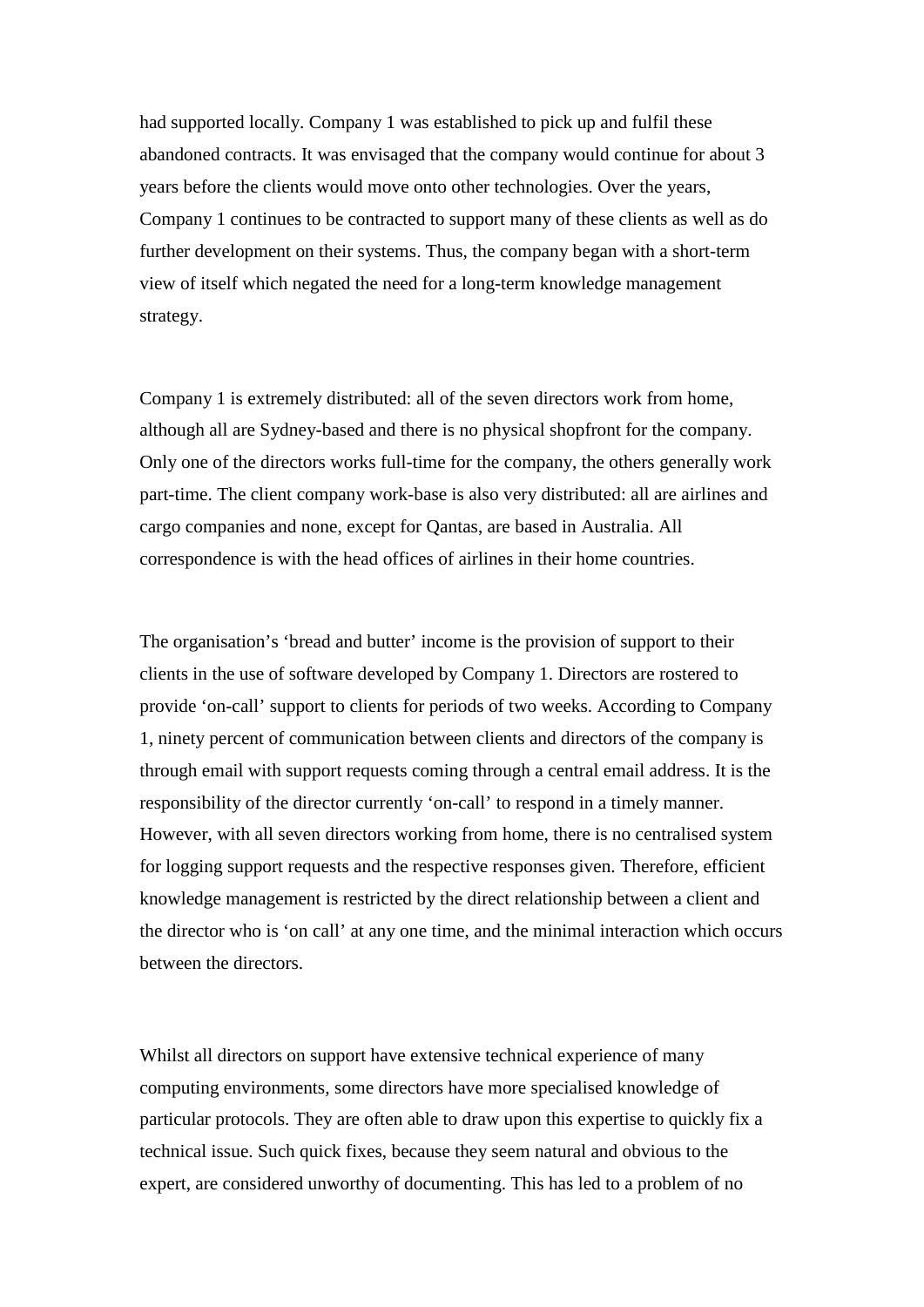electronic, central repository or reference point for problems or solutions that may have previously occurred that an 'on-call' director can access. The support process is dependent on the company knowledge base of the directors remaining constant.

While Company 1 operated within a highly technical environment, its disparate structure was not amenable to managing and archiving of knowledge (contained in email support correspondence) within the company in a way that allowed it to be easily accessed or transferred. Therefore, one of the key areas identified for improvement is knowledge sharing and management within Company 1.

Addressing these issues required creative problem-solving through an intervention in the organisation's techno-structure (Tan 1998). But before any kind of technical solution could be proposed, an understanding of the organisational processes, the individuals working in the organisation and the factors which constrained improved knowledge management was required. In other words, it was necessary to be clear about how human-to-human interaction worked within Company 1, before any software application facilitating human-computer interaction could be designed.

## **THE MACRO INTERACTION DESIGN PROCESS**

From the beginning of Author 1's agreement to be the client and user representative on the project, weekly meetings were organised and attended by Authors 1, 2 and 3. These weekly meetings were similar to models of collaboration in architecture in which teams of architects work on the same building project (Geddes 2006: 57). Likewise, this project brought a team of interaction designers together. On the other hand, another collaborative model in architecture is to involve other design professionals from different disciplines (such as landscape design and urban planning) on a building project. It could be argued that the project followed this model as well in that each team member had other roles and identities aside from interaction designer. Author 1 was also a client and instrumental in designing a landscape of adoption and use of the proposed application. Author 2 was also a project manager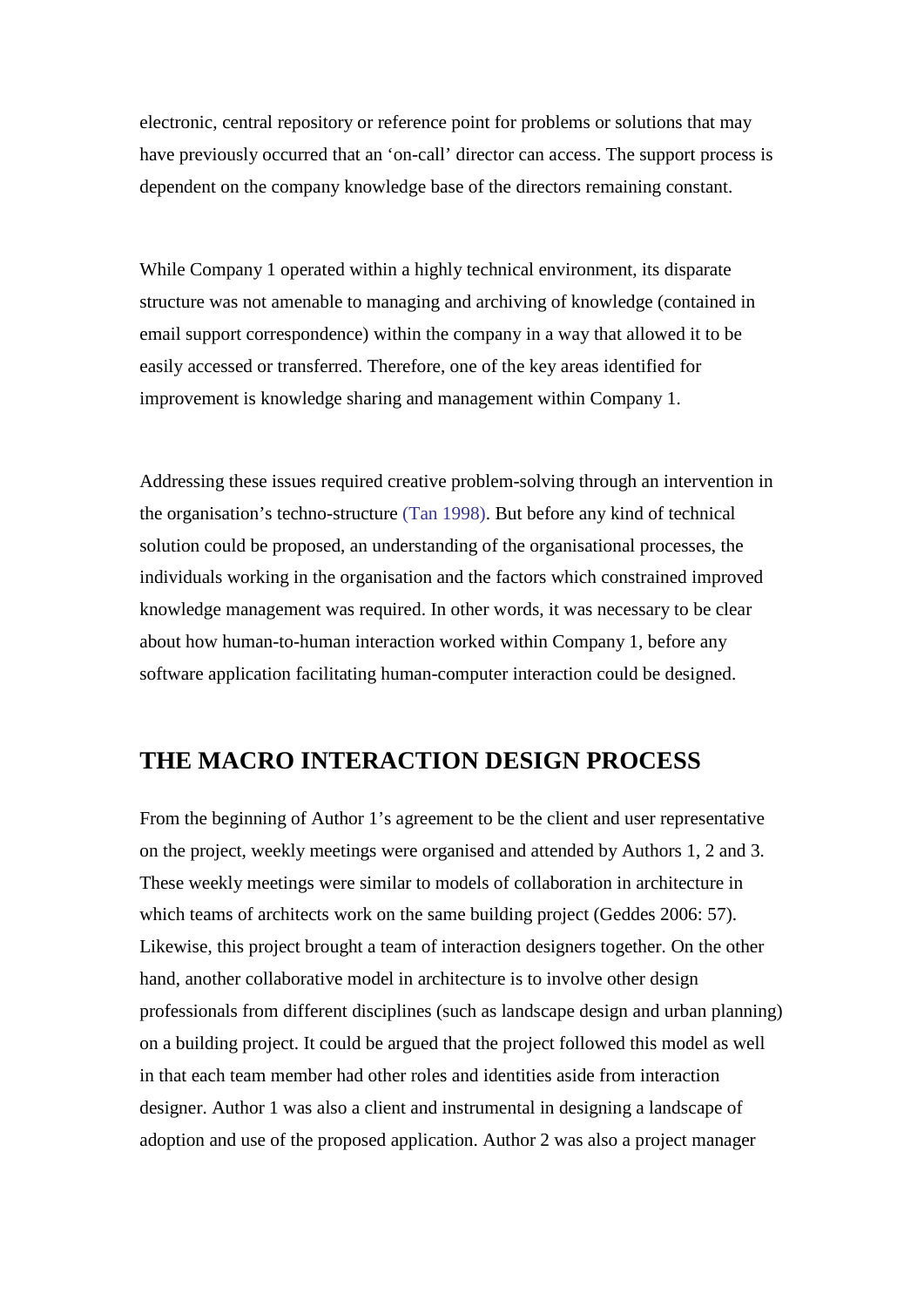and thus concerned with designing methodologies of practice. Author 3 was also a programmer and therefore, directed the technical design of the proposed application.

'Most interaction design is done by multidisciplinary teams…One of the benefits of bringing together people with different backgrounds and training is the potential of many more ideas being generated, new methods developed, and more creative and original designs being produced.' (Sharp et al 2007: 11)

In any case, the weekly meetings were essentially for the purpose of discussing design (be it interaction, visual, or technical) rather than client liaison or education. Furthermore, the meetings took place at the university, facilitating a culture of experimentation that was only possible when conducted outside the organisation. Indeed, Tan (1998: 29) maintains that creative outcomes can be more objectively facilitated by external stimuli: often this is a consultant brought into an organisation to motivate staff members to participate in the design process. In this case, the university provided an entirely separate environment for design and discussion to occur between the project team.

Although interaction design is defined as the design of 'interactive products to support the way people communicate and interact in their everyday and working lives' (Sharp et al 2007: 8), the design process begins long before the application or interface is even considered. This is what we call the macro interaction design process because it involves understanding the environment in which a proposed application would be used and the people who would be using it. It is not focused on the application itself. For this project, it meant understanding how Company 1 operated through methods such as contextual enquiry; undertaking user research; and examining available products which may fulfil the needs of Company 1 or provide some inspiration for a tailored solution.

#### *Contextual enquiry*

The distributed nature of the organisation meant that ethnography or any kind of contextual enquiry as recommended by Gaffney (1999b) and Kuniavsky (2003) proved to be challenging. The distributed nature of the organisation made studying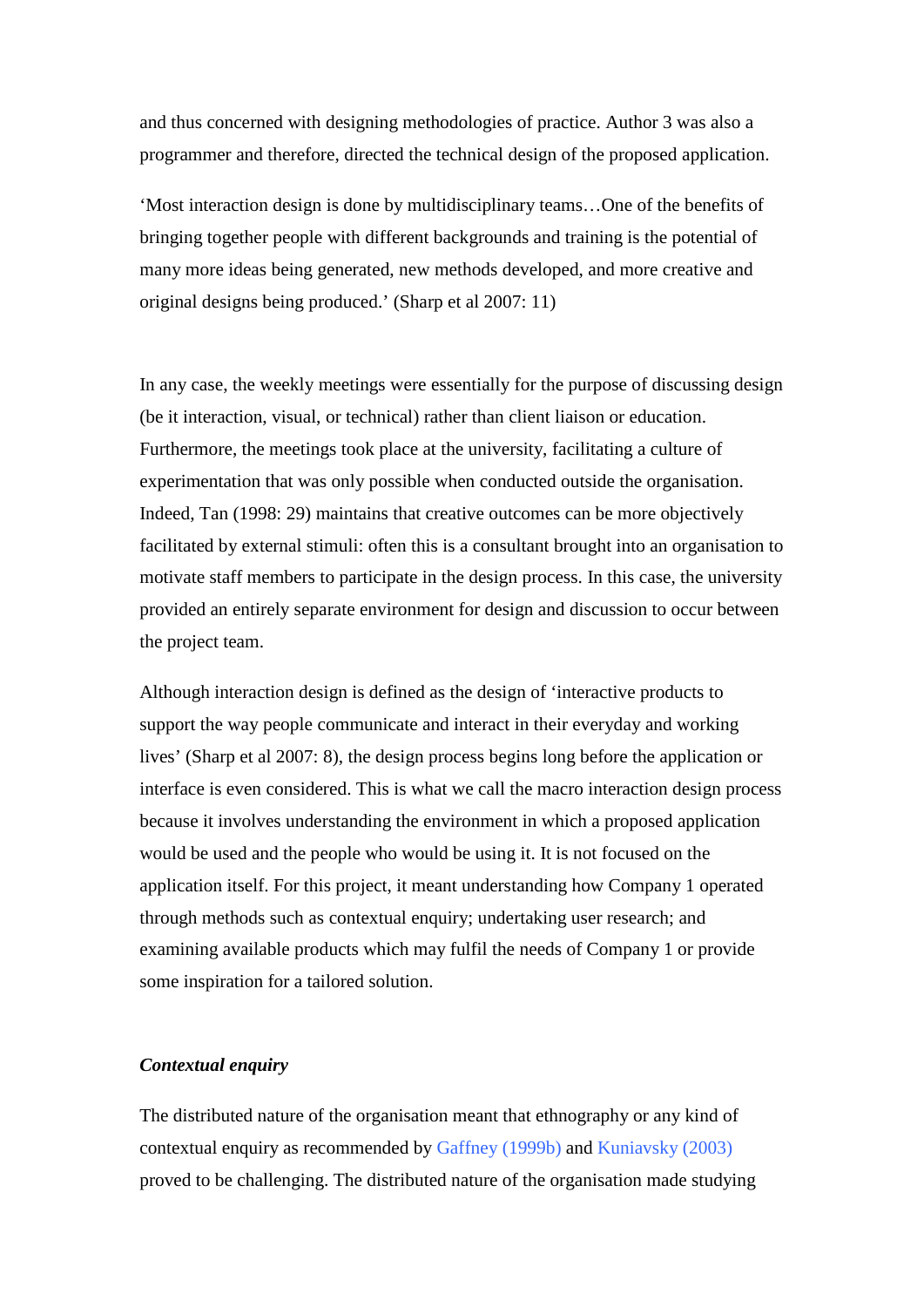users *in-situ*, in their working environments problematic. It also meant that a participatory design process which involved all users – that is, all directors of Company 1 – was difficult.

However, as a representative of the other directors, Author 1 was able to able to answer questions posed by Authors 2 and 3 about how the company operated. These unstructured interviews took place at the weekly design meetings and provided a detailed insight into the organisational culture and practices described in the 'Background' section of this article. Authors 2 and 3 learnt that efficient knowledge management in the company is restricted by the direct relationship between a client and the director who is 'on call' at any one time, and the limited interaction which occurs between the directors on a day-to-day basis. Following this, the design team concluded that any proposed application had to leverage the most common mode of communication both within and outside of the company: email. Thus, the key questions the project sought to address included:

- How can email be leveraged for knowledge management?
- What value can be added to a standard email search function?

The design of an application that facilitated better knowledge management within Company 1 had to:

- Compile a history of client email support correspondence from distributed sources
- Allow this historical archive to be accessed in a distributed way.

#### *User research*

Again, because she was one of the directors of the organisation, Author 1 had greater access to other directors than the other authors and was in the best position to undertake user research. In this sense, she was an 'embedded researcher': a user researching other users. This is somewhat different to her role as 'client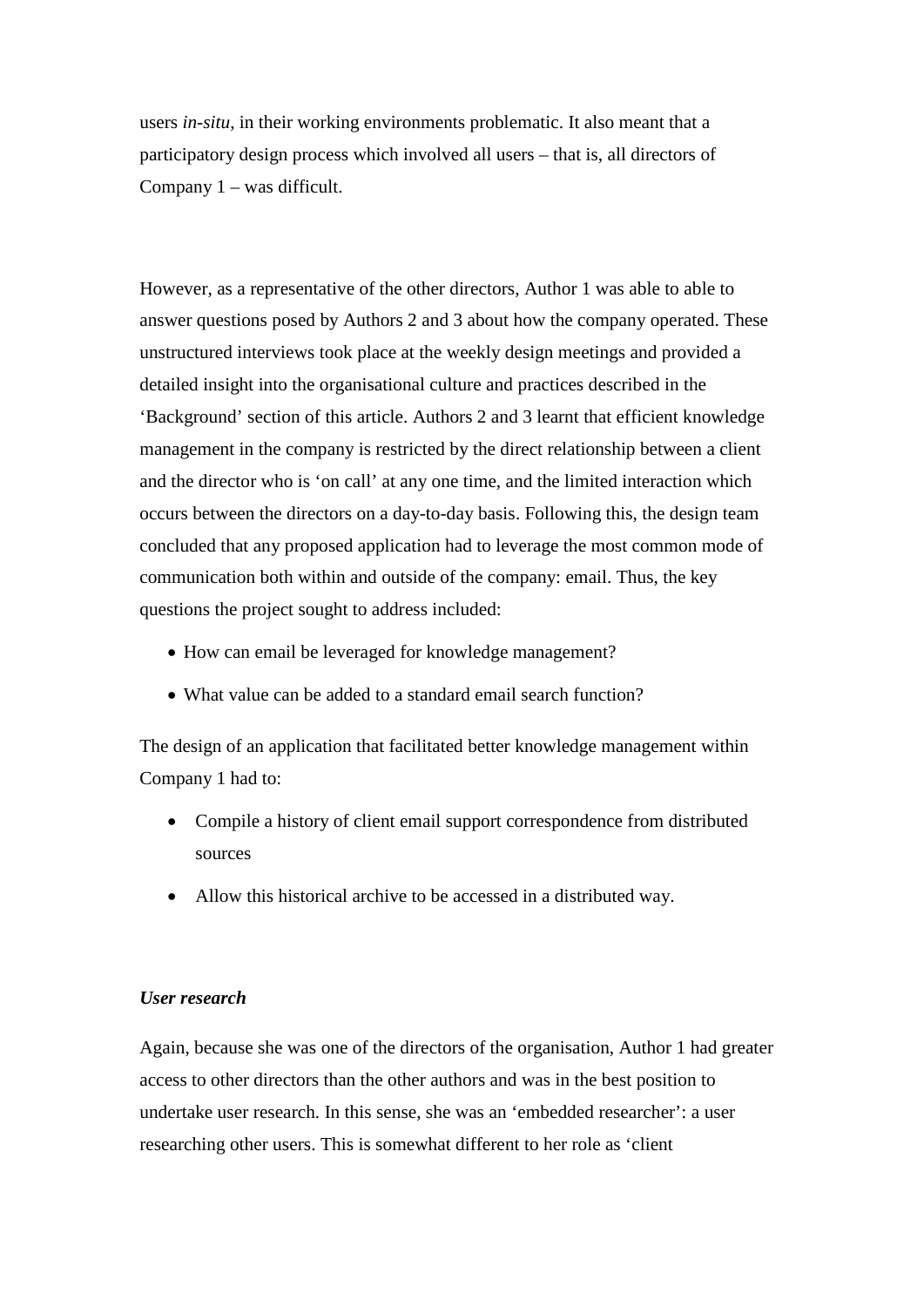representative' when informally interviewed by Authors 2 and 3, as it required active discovery beyond what she already knew about the organization.

Author 1 conducted semi-structured interviews with directors about how they approached solving problems for clients. The interview data enabled the design team to identify user needs accurately, resulting in the development of two main personas and user scenarios as recommended by Brown (2006) and Kuniavsky (2003):

- Persona 1: tends to rely on recollection of past experiences to solve problems 'on-the-fly'.
- Persona 2: tends to defer to notes, documentation and past emails to tackle a problem.
- Scenario 1: Client experiences an urgent problem and contacts Company 1 by mobile.
- Scenario 2: Client experiences a non-urgent problem and contacts Company 1 by email.

Subsequently, a step-by-step task breakdown incorporating both personas and scenarios was developed:

- 1. Support request received by email or phone.
- 2. Email is sent to client to inform them the problem is being addressed.
- 3. Send email to request more information if required.
- 4. Perform a system check to see if there are problems in the code.
	- 4a. Recall past experience of similar problems.
	- 4b. Refer to notes taken from previous cases.
- 5. If problem cannot be solved:
	- 5a. refer to past emails.
	- 5b. ask other directors.

These insights into users and contexts of use defined the 'problem space' for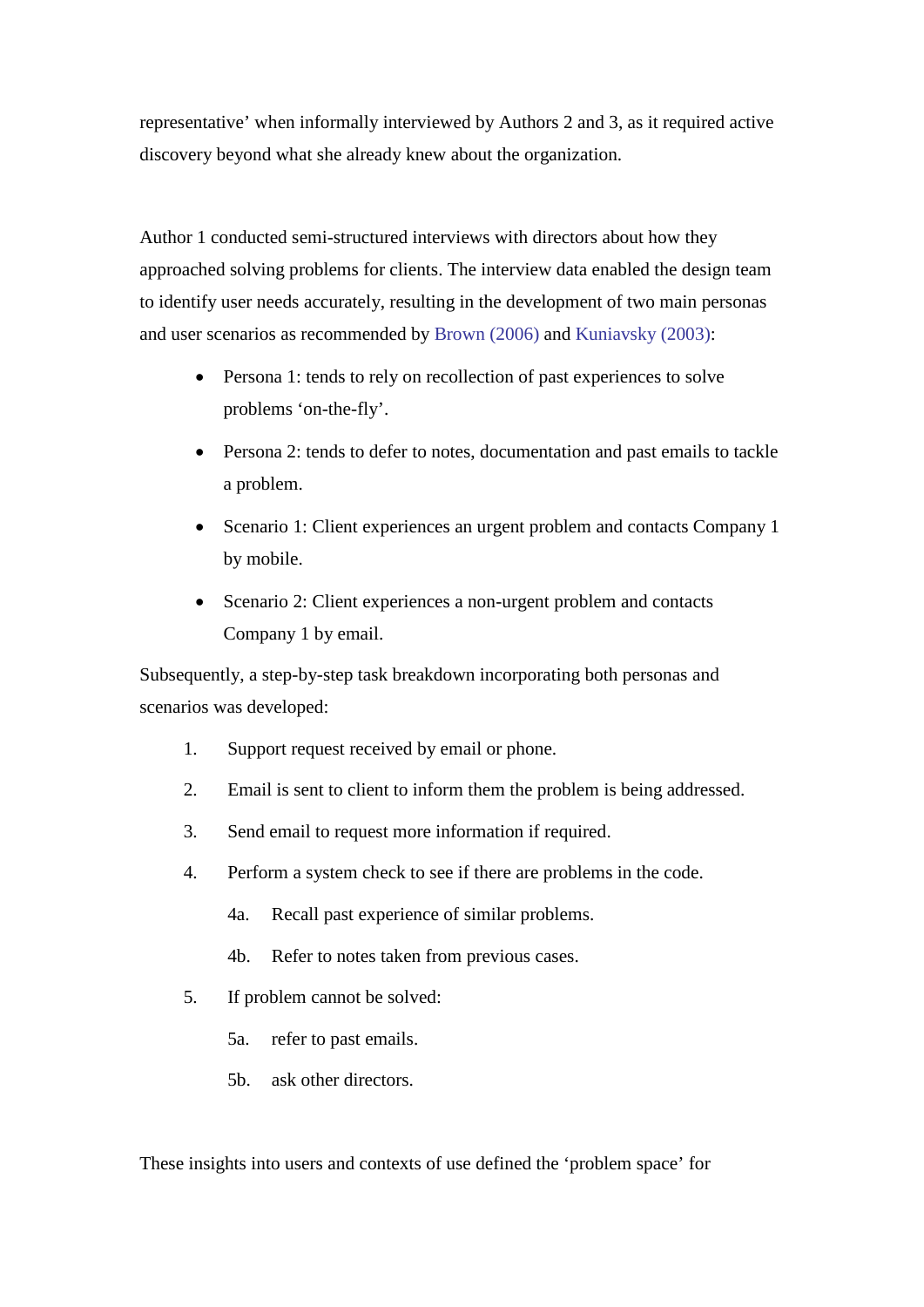#### *Competitor analysis*

Experimentation began by examining other applications which visualised textual data, such as Visual Thesaurus and Enronic, the second of which specifically works with email data (see Murphy 1998; ThinkMap 2007; Heer 2004; Trampoline 2006). This kind of competitive analysis provided departure points from which experimentation could begin with:

- more sophisticated means of filtering emails than current applications allow
- greater microscopic representation of email data
- better temporal depiction of email data.

## **THE MICRO INTERACTION DESIGN PROCESS**

#### *Emotional design*

Furthermore, the application had to be designed to entice interaction from the directors. Because directors were used to operating without any knowledge management tools, the application was designed to inspire a change in the interaction culture of the organisation so that directors would be motivated to contribute to a centralised email archive.

#### *Interface designs: initial paper prototypes*

At this point, it was possible to begin visualising the application through a series of paper prototypes, which fulfilled three main purposes as articulated by Houde and Hill (1997): firstly, to demonstrate its functionality or role in the lives of users; secondly, to indicate the look and feel of the artifact; and thirdly, to articulate how the design will be implemented.

During weekly meetings, sketches were made in notebooks, on whiteboards, and uploaded to the project blog for comment. Author 1 would attempt to visualise these ideas on paper.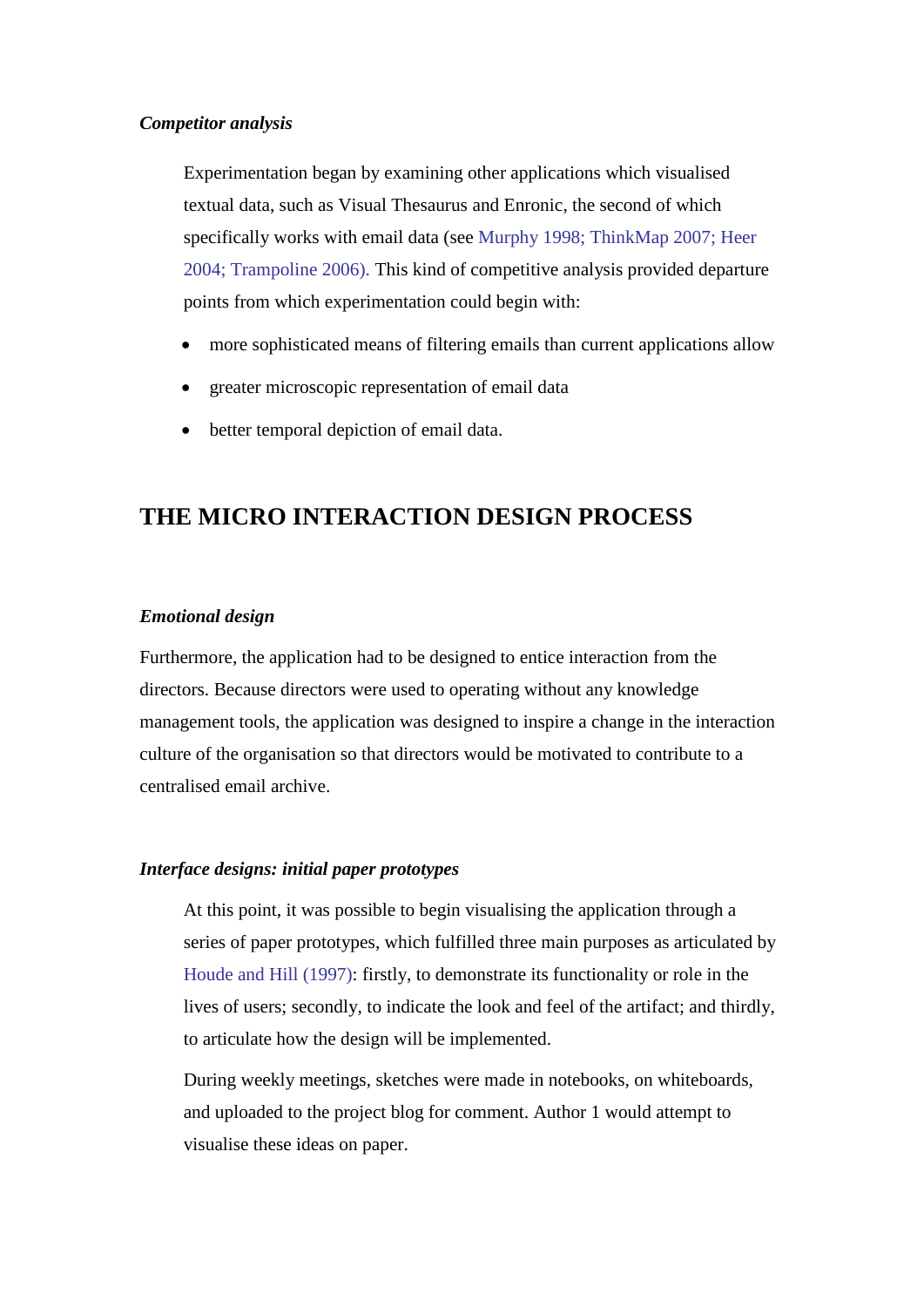<span id="page-8-0"></span>Initial sketches were concerned with a macroscopic view of the data which showed relationships between people by email activity over time. In this sense, paper prototyping was beneficial in workshopping ideas for interface design.



**Figure 1 - 2D view of all emails received organized proportionally according to sender**

Beginning two-dimensionally, all emails received from one client organisation were depicted proportionally in terms of individual senders, giving a visual snapshot of key staff members who have sent or received the most email correspondence in relation to support requests. This style of display is known as a treemap (Shneiderman 1991) (see [Figure 2\)](#page-8-0).

In considering how each organisation and their employees sent and received support-related emails *over time*, it was necessary to think three-dimensionally (see [Figure 3\)](#page-9-0). Therefore, the organisation was visualised as a column constituted by smaller columns represented by staff members, with the height of each column depicting time. Although individual email messages would not be seen in this view, the conceptual design suggests that emails would be ordered within each column from the most recent (at the top of the column) to the oldest (at the bottom of the column).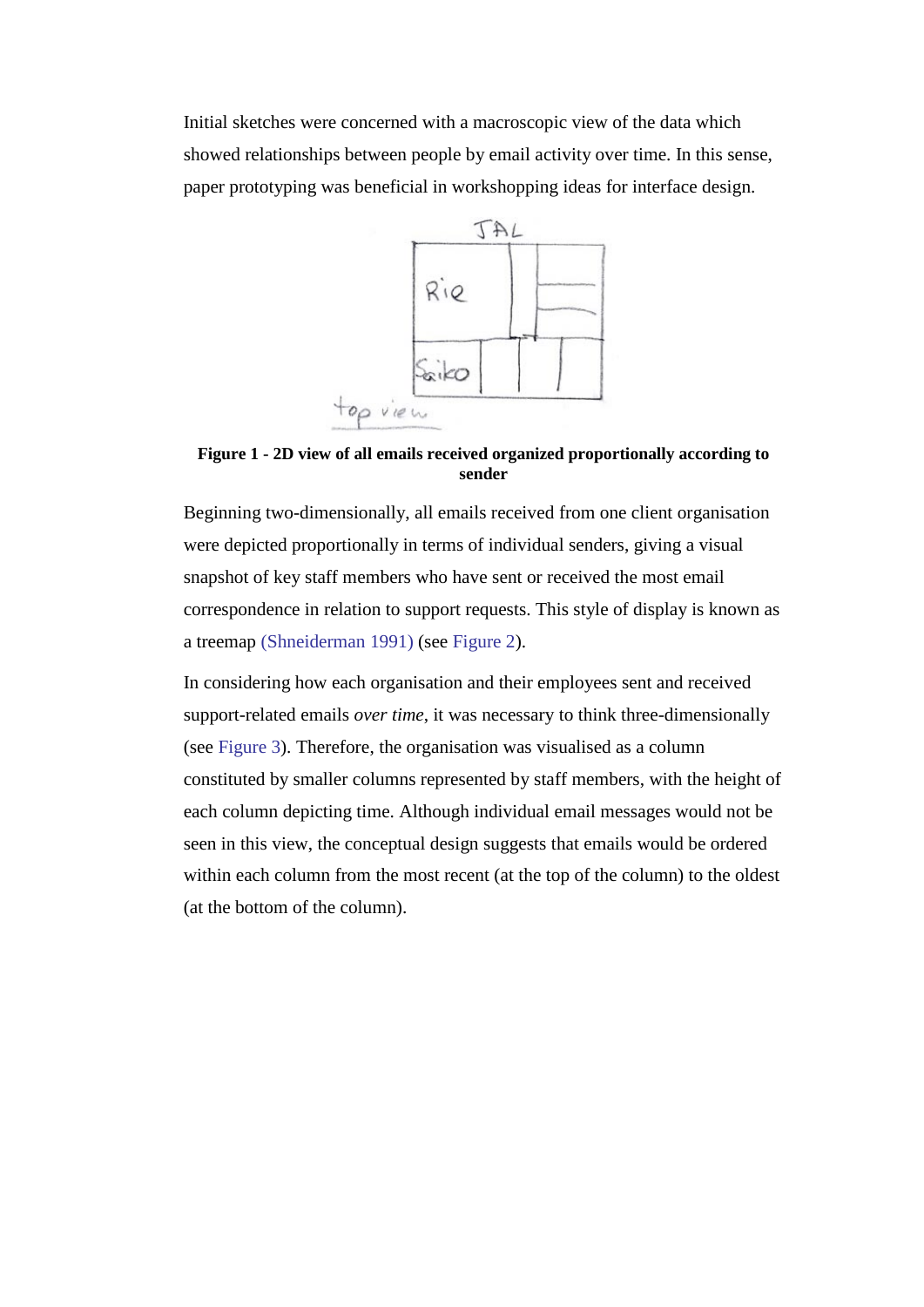<span id="page-9-0"></span>

<span id="page-9-1"></span>**Figure 2 - 3D view of emails sent and received over time between organizations**



**Figure 3 - 2D 'top down' view of email relationships between organisations**

Furthermore, within this 3D view, the relationships between organisations could be shown by a plotting of chains of emails sent and received. Users would be able to move between the 2D and 3D view, as well as specify the date parameters with a range slider as recommended by Heer (2004). User interaction with the range slider would visually change the relationships between columns: in 2D view, this would translate as a change in the thickness of the lines joining each column (see [Figure 4\)](#page-9-1).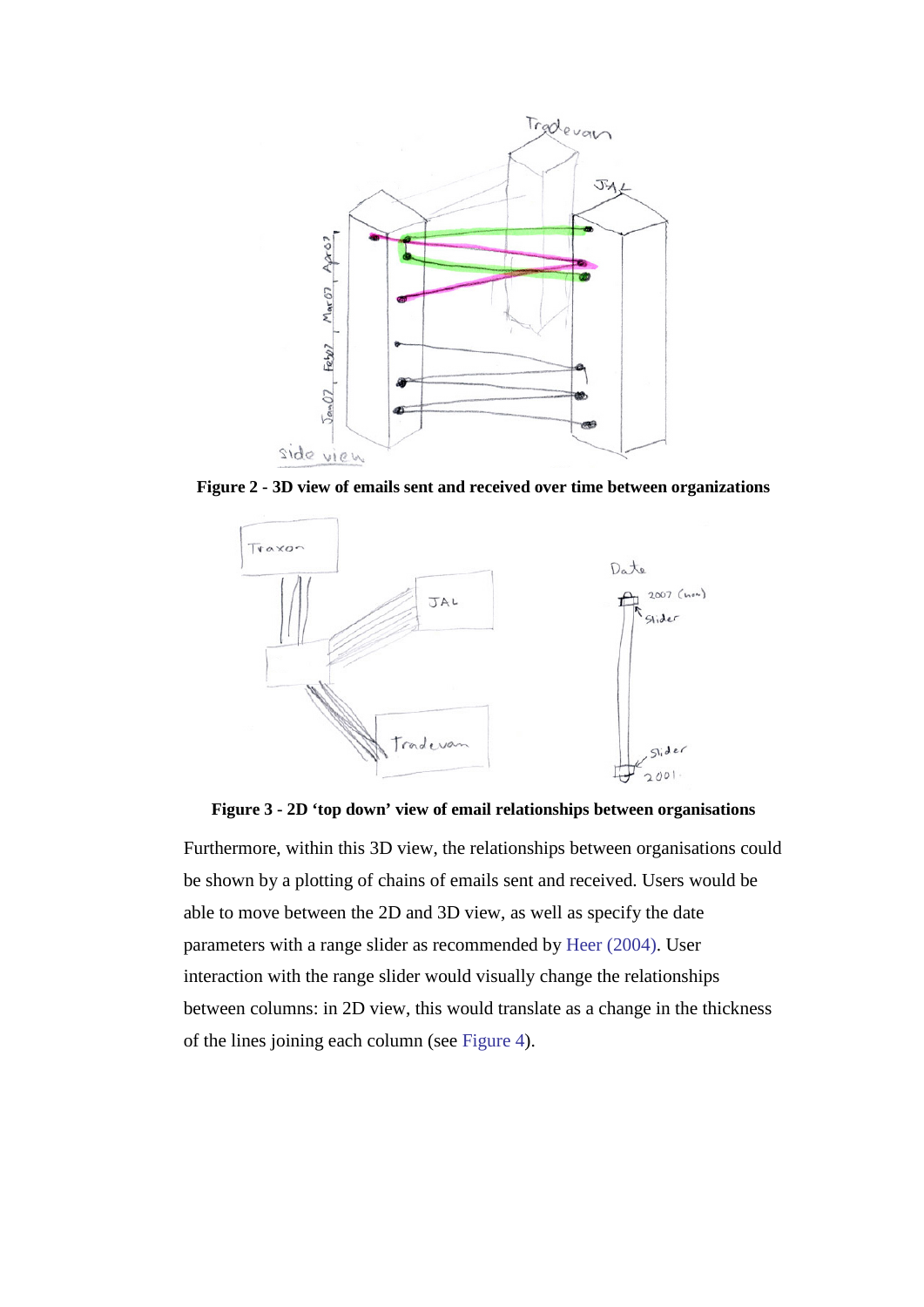<span id="page-10-0"></span>

**Figure 4 - Variation in number of email 'lines' shown according to date range** In 3D view, the number of lines connecting people/columns would vary according to the date range selected (see [Figure 5\)](#page-10-0).

Columns would lengthen if a short date range had been selected, allowing a better close up of emails.

In terms of the relationships between people/columns, it would be necessary to show the directional movement of emails. The use of arrows was preferred over and above the use of colour to indicate emails sent and received (see [Figure 6\)](#page-10-1). Indeed, the size of the arrows could be proportionate to the number of emails being sent in any given direction. For example, an equal number of emails sent and received between two correspondents would have similarly sized arrows. However, where a person is doing most of the sending to another person who is doing most of the receiving, a larger arrow would depict the stronger flow of emails in one direction.



<span id="page-10-1"></span>**Figure 5 - Indicative representation of directional movement of emails**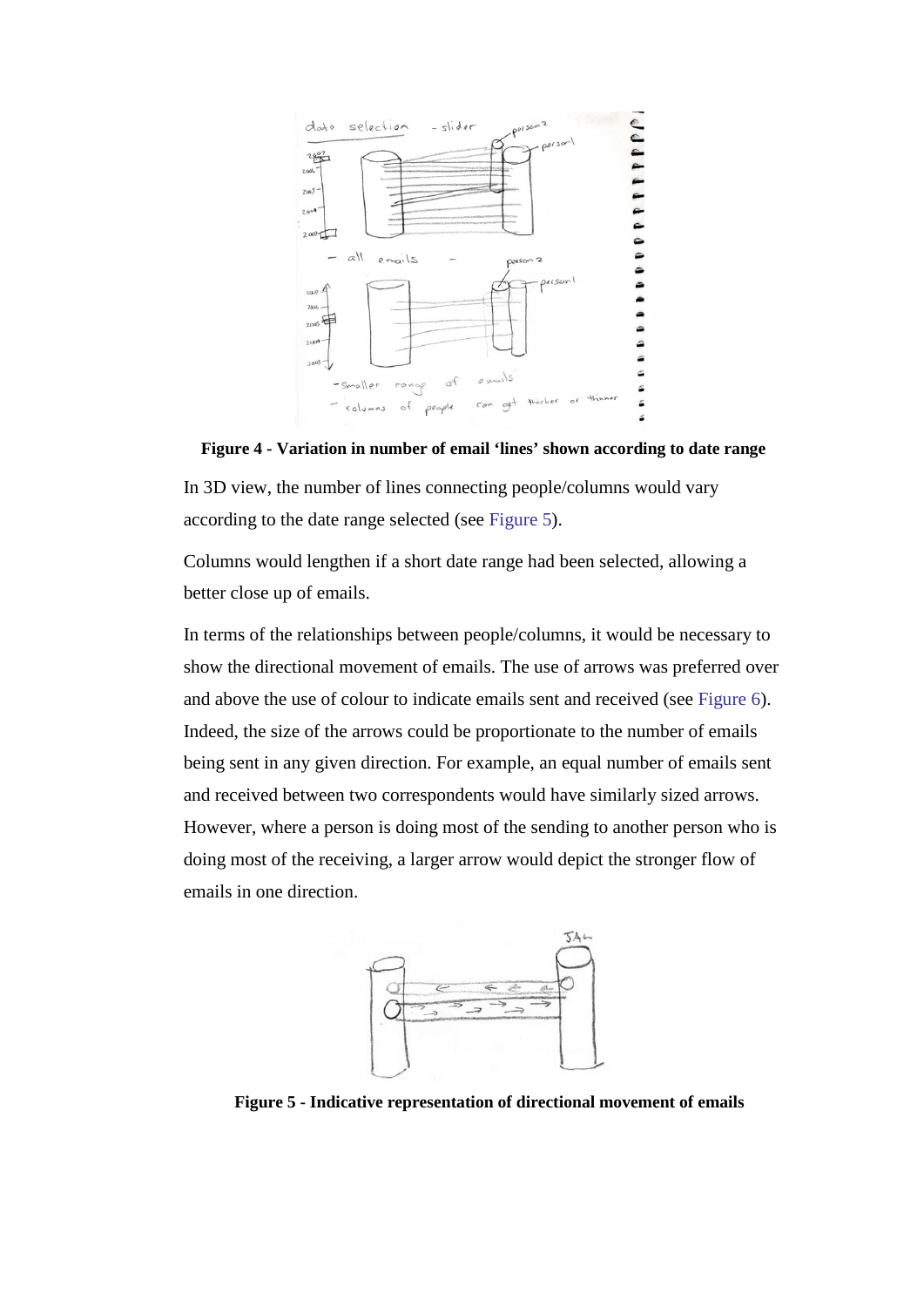#### *Pliability through 3D interaction*

Early electronic prototypes were merely visualisations with limited interactivity.

The application was initially developed specifically for Suvon. The Suvon mail archive contains messages from only a limited set of Internet domains – one per customer. This means that even when displaying a large number of messages from the Suvon archive, there are only relatively few domain-columns (the grey ones) around the edge of the model. However, if other e-mail archives are analysed with VUE there may be many more domains. For this reason we have added a 'diameter' slider which allows the user to stretch out the model to make room for a larger number of domains.



Fig4: A Suvon archive with relatively few domains on the left, other archives may contain messages from many more domains. In such cases the 'diameter' slider is useful.

#### *Accessibility*

As one of the company directors is colour-blind, an accessible interaction design was a prime consideration. Research into possible design solutions highlighted colour and contrast to have the biggest impact on whether the application would be usable for a person with colour blindness. People who are colour blind do not rely on colour for information and will often misinterpret images when colour is the main component of the message (Cole and Lian, 2006).

From Hoffman (1999) we adopted the suggestion that a more appropriate mechanism in developing interfaces for people with colour blindness is by using greyscale images. In this way, the brightness of colours will determine if difference can be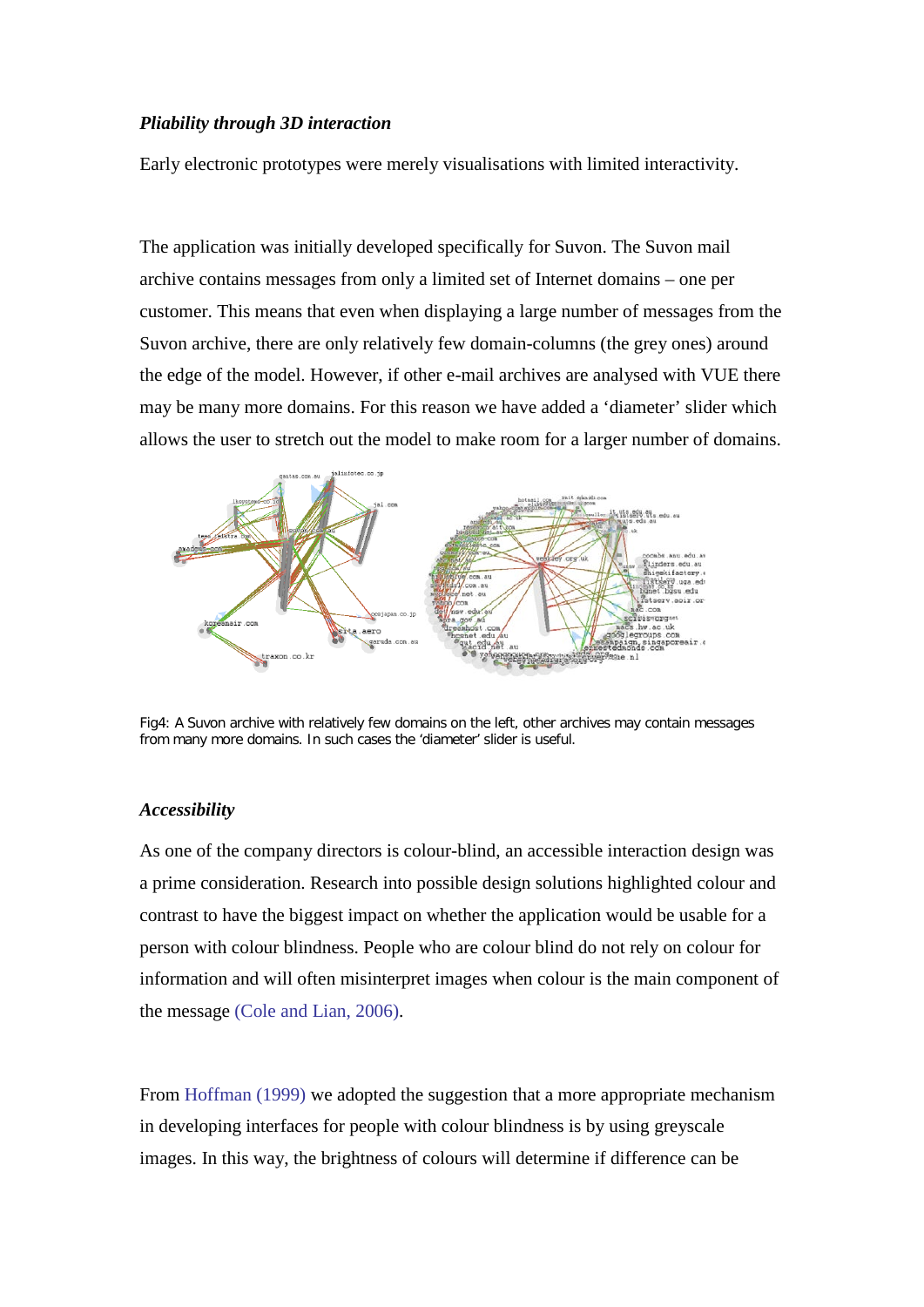perceived. Hoffman furthermore suggested that the contrast needed to be changed if red and green need to be used next to each other. To address this in the application, a light green was used to indicate where the emails were sent from to the dark red to represent the arrival [\(Figure 12\)](#page-12-0).

<span id="page-12-0"></span>

#### **Figure 6 - Fourth Implementation version A. Main company into the centre, different heights for columns with red-green colour contrast**

In our weekly design meetings, the suggestion of using patterns and movement as a way of showing patterns in email movement (see [Figure 13\)](#page-13-0) was implemented by Authors 1 and 3.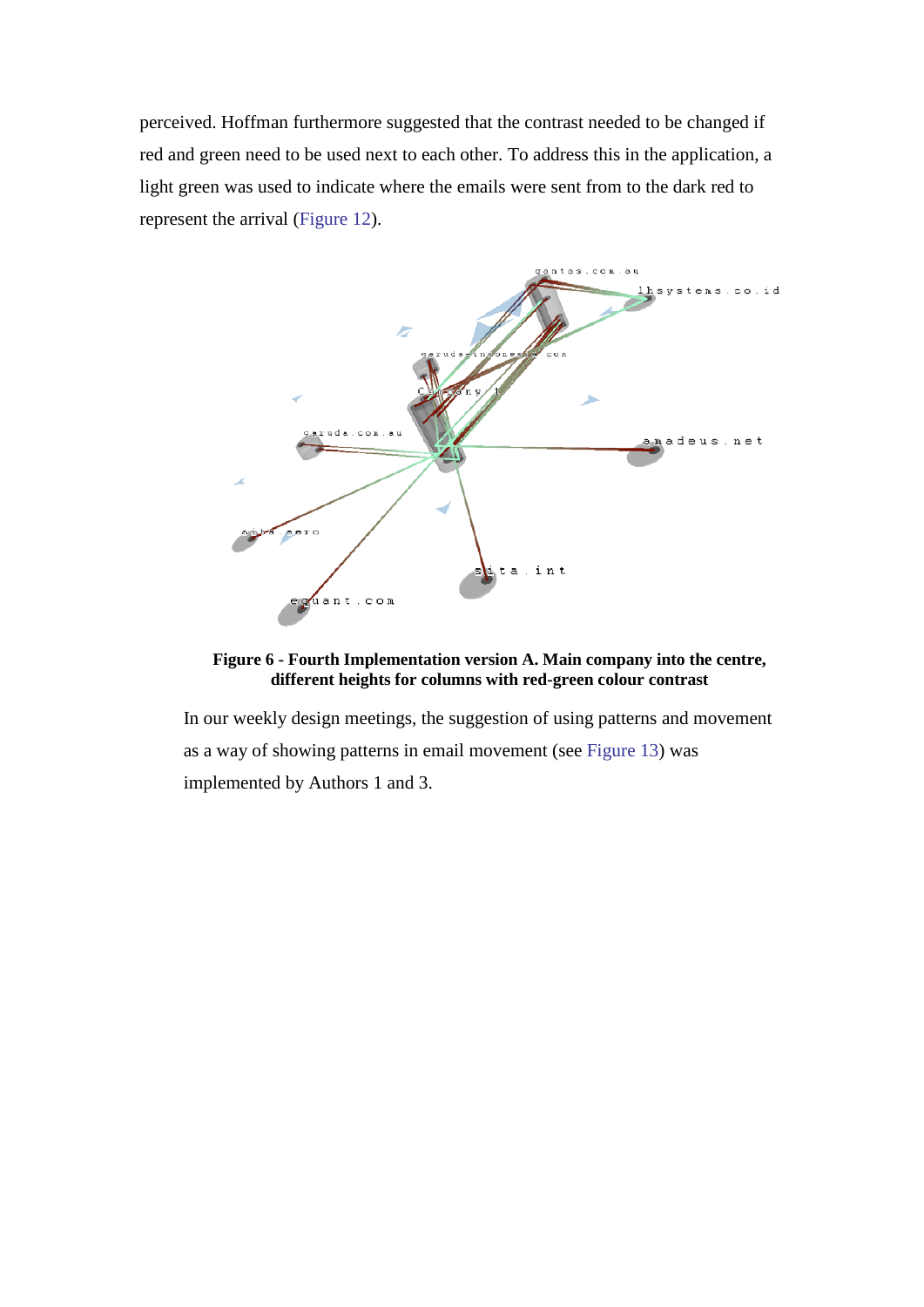<span id="page-13-0"></span>

**Figure 7 - Replacement of static colours for animation to indicate email direction**

Given that there were now two possible options for viewing the flow of email correspondence, customisation of the application was explored. This was implemented as a preferences panel that could be hidden behind the main window (see Figure 7).



#### **Preferences panel which can be hidden**

The preferences panel allows the user to choose how they would like the directional flow of email to be displayed. The user has a choice of colour or animation. If the user opts for the former, they can also nominate the colours used to depict emails sent and received.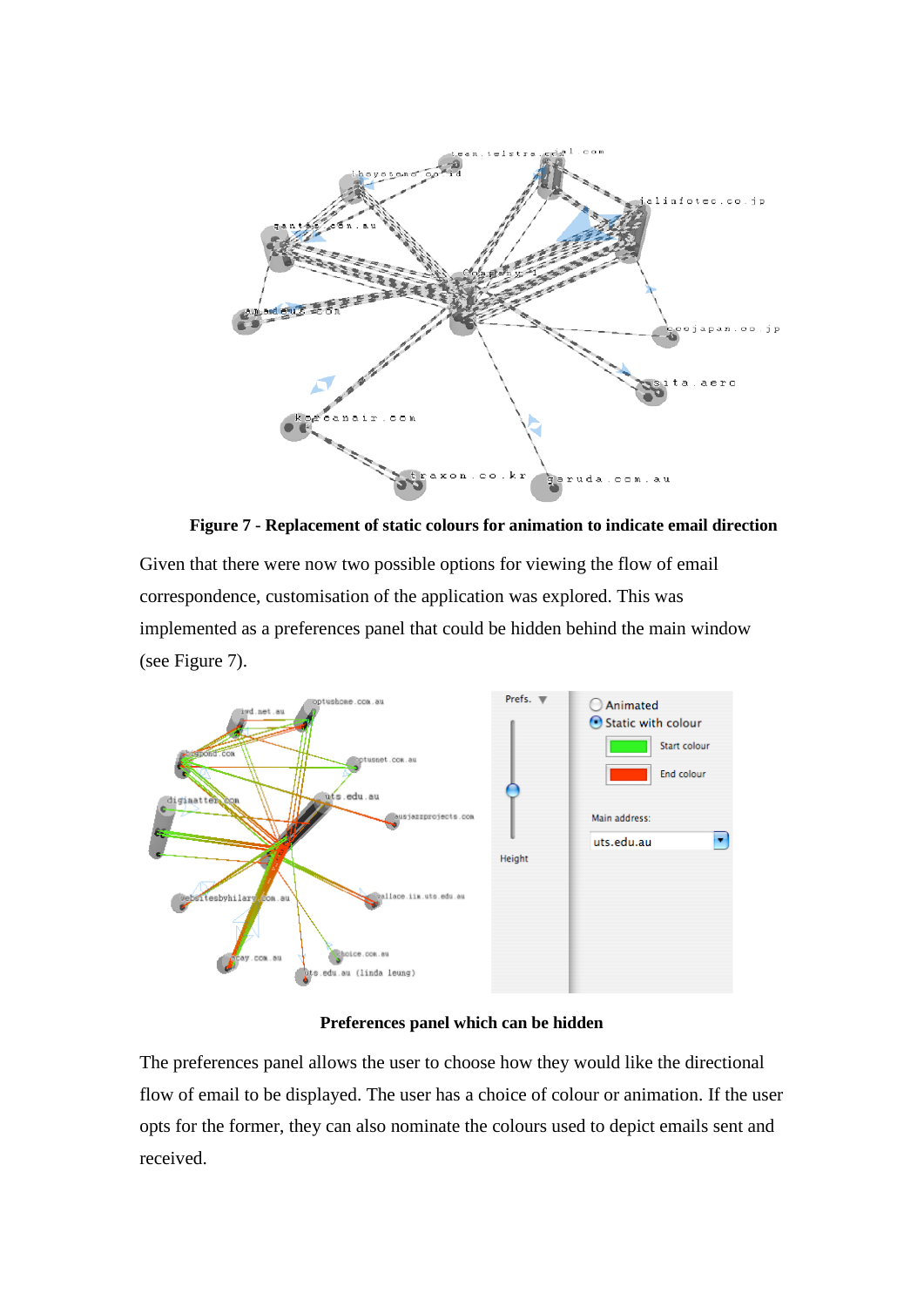In addition, the user can choose from a dropdown menu which domain name out of all available in the emailbox they would like to be at the centre of the visualization.

Furthermore, the user can adjust the height of the columns. As the height of the columns represent the time over which email correspondence occurred, the slide tool enables the user to focus in on a short period of time. In being able to 'zoom in', that is, to magnify the visualization, the user can then select particular emails or email threads (see Figure 8).



**Figure 8. Selected email line displays contents of message in an adjacent window**

Once an email line is selected in the main window, it is differentiated by becoming animated (if colour is selected as the preferred way of displaying email directional flow). Conversely, if the email lines are animated, then selecting one will make it coloured. When the selection is made, the contents of the email are displayed in an adjacent window. In Figure 8, an email is selected which originates from the domain digimatter.com and has been sent to two recipients at the domains uts.edu.au and ozemail.com.au. The contents of that email are displayed on the left.

### **FINDINGS & DISCUSSION**

She also undertook to represent the user group and obtain feedback from directors throughout the design process. However, her expertise in interaction design arguably makes Author 1 unrepresentative of the user group, but it also meant that she was able to straddle the user and designer roles, translating design decisions for other users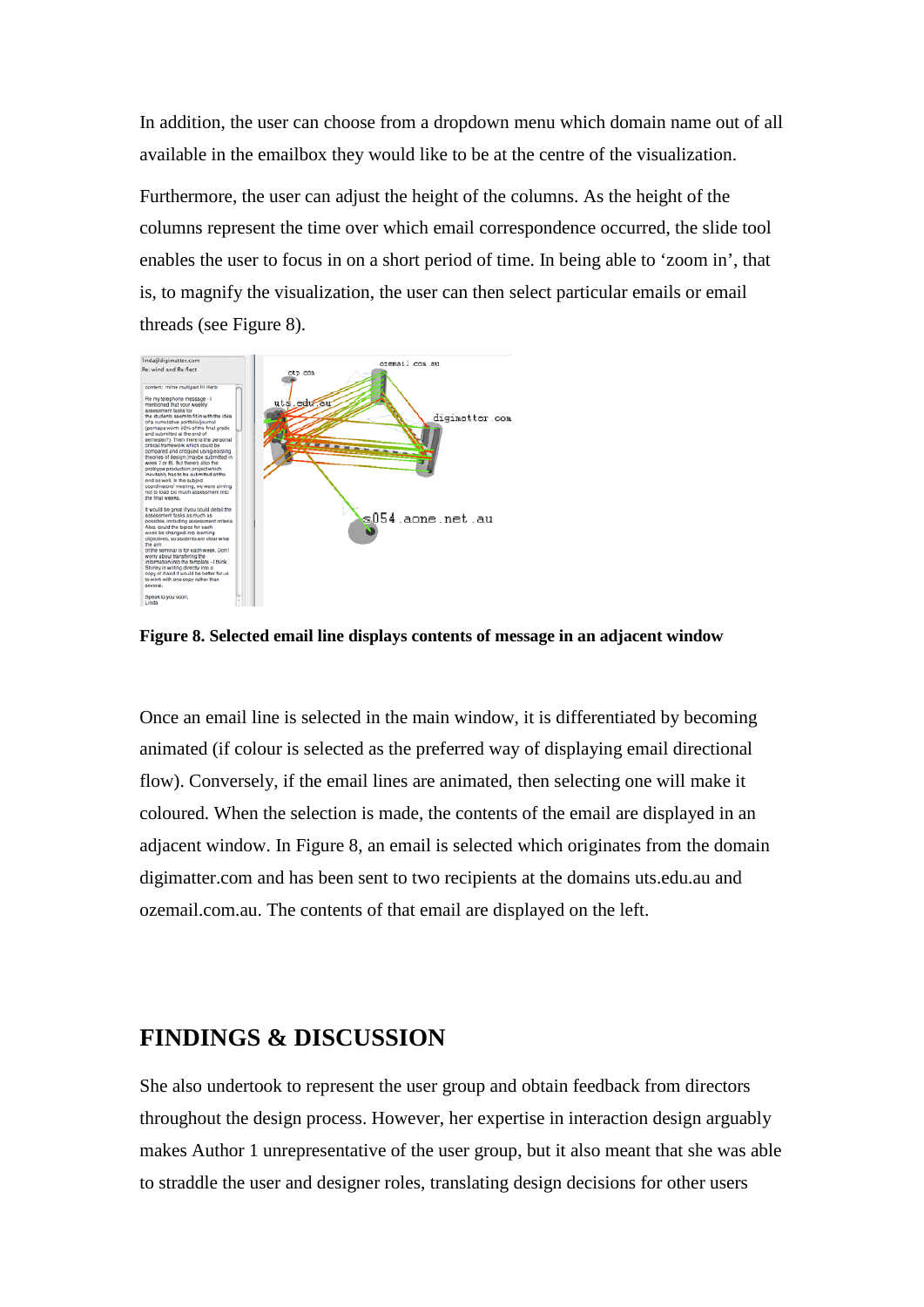where this 'educative' function would conventionally fall to an external design consultant. Finally, as a representative of the user group, she was better positioned to prepare a culture of adoption than someone external to the organisation.

Usability and accessibility

#### Mac

The project is unusual in that the user group has a high level of technical expertise in software development. Although all directors are very skilled users of computers and designers of technical environments, only one director has knowledge of interaction design issues, having studied interactive media at a postgraduate level. For this director, also one of the authors of this article, Author 1, there are three levels of participation in the design of a solution to the organisational problem. Firstly, she is involved in the design of research methodologies underpinning the interaction design (including user research and contextual enquiry). Next, she collaborates on the design of creative interaction with and interface for email archives. Finally, she contributes to the design of its technical implementation. This degree of involvement in in all aspects is somewhat of an anomaly in design as typically participatory design processes cater for non-expert users, 'educating' them in the discipline of design, alongside developers and business representatives. Thus, a participatory design workshop may involve a group as large as eight or nine people due to the need to cater for business analysts and it specialists from both the design and client companies (Gaffney 1999a). In the case of this project, these diverse representation and multiple roles were occupied by a single individual Author 1.

These levels of participation also require different types of creative responses. At an organisational level, it necessitates creative negotiation of constraints, while the interaction design process requires creative experimentation.

Whilst developing this prototype VUE was shown to the client company directors and their response has been very positive. In particular they felt that the quality of the